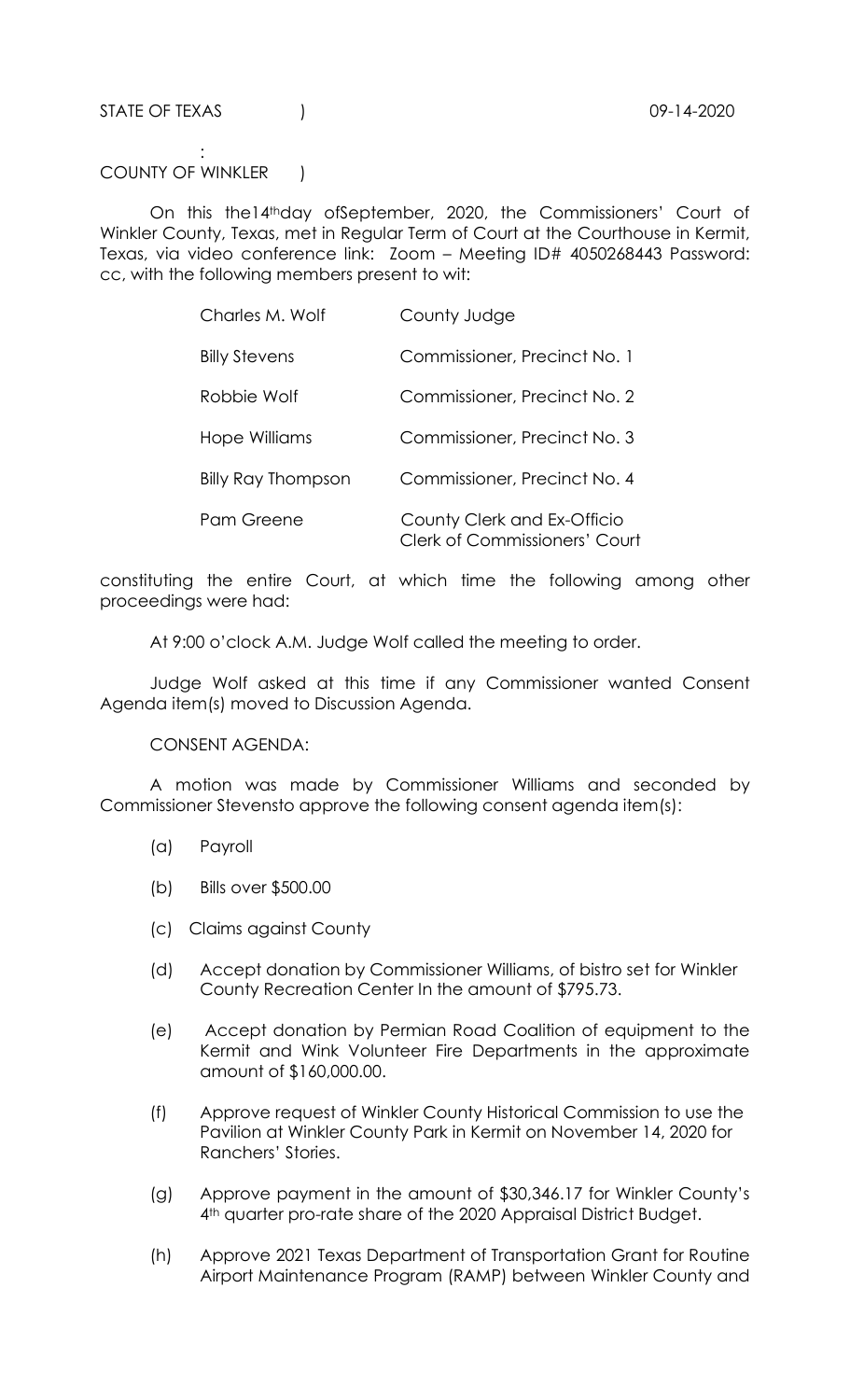Texas Department of Transportation in the amount of \$70,000.00 with County share of \$35,000.00 (1/2) and State share of \$35,000.00 (1/2). 09-14-2020

- (i) Approve Contract for Detention Services between Midland County Juvenile Probation and Winkler County for the period of September 1, 2020 and August 31, 2021.
- (j) Approve payment to D.K. Boyd Land & Cattle Co., for caliche and topsoil in the amount of \$7,575.00 from budgeted lateral road funds.

which motion became an order of the Court upon the following vote:

Ayes: Commissioners Stevens, Wolf, Williams and Thompson Noes: None

 A motion by Commissioner Williams and seconded by Commissioner Stevens to approve Interlocal Ambulance Service Agreement between Winkler County and the City of Kermit for the period of October 1, 2020 and September 30, 2020; which motion became an order of the Court upon the following vote:

Ayes: Commissioners Stevens, Wolf, Williams and Thompson Noes: None

 A motion by Commissioner Wolf and seconded by Commissioner Stevens to approve Interlocal Ambulance Service Agreement between Winkler County and the City of Wink for the period of October 1, 2020 and September 30, 2021; which motion became an order of the Court upon the following vote:

Ayes: Commissioners Stevens, Wolf, Williams and Thompson Noes: None

 A motion by Commissioner Wolf and seconded by Commissioner Stevens to approve Inmate Agreement between Winkler County and the City of Kermit effective October 1 2020 for housing of city prisoners in Winkler County Law Enforcement Center; which motion became an order of the Court upon the following vote:

Ayes: Commissioners Stevens, Wolf, Williams and Thompson Noes: None

 A motion by Commissioner Williams and seconded by Commissioner Thompson to approve Agreement between Winkler County and Winkler County Hospital District for the period of October 1, 2020 through September 30, 2021 for the preparation of meals for the home delivered meals program; which motion became an order of the Court upon the following vote:

Ayes: Commissioners Stevens, Wolf, Williams and Thompson Noes: None

 A motion by Commissioner Stevens and seconded by Commissioner Williams to approve purchase and installation of new 100kW generator for Winkler County Law Enforcement Center from Warren Cat in an amount not to exceed \$49,999.00 from capital expenditures; which motion became an order of the court upon the following votes: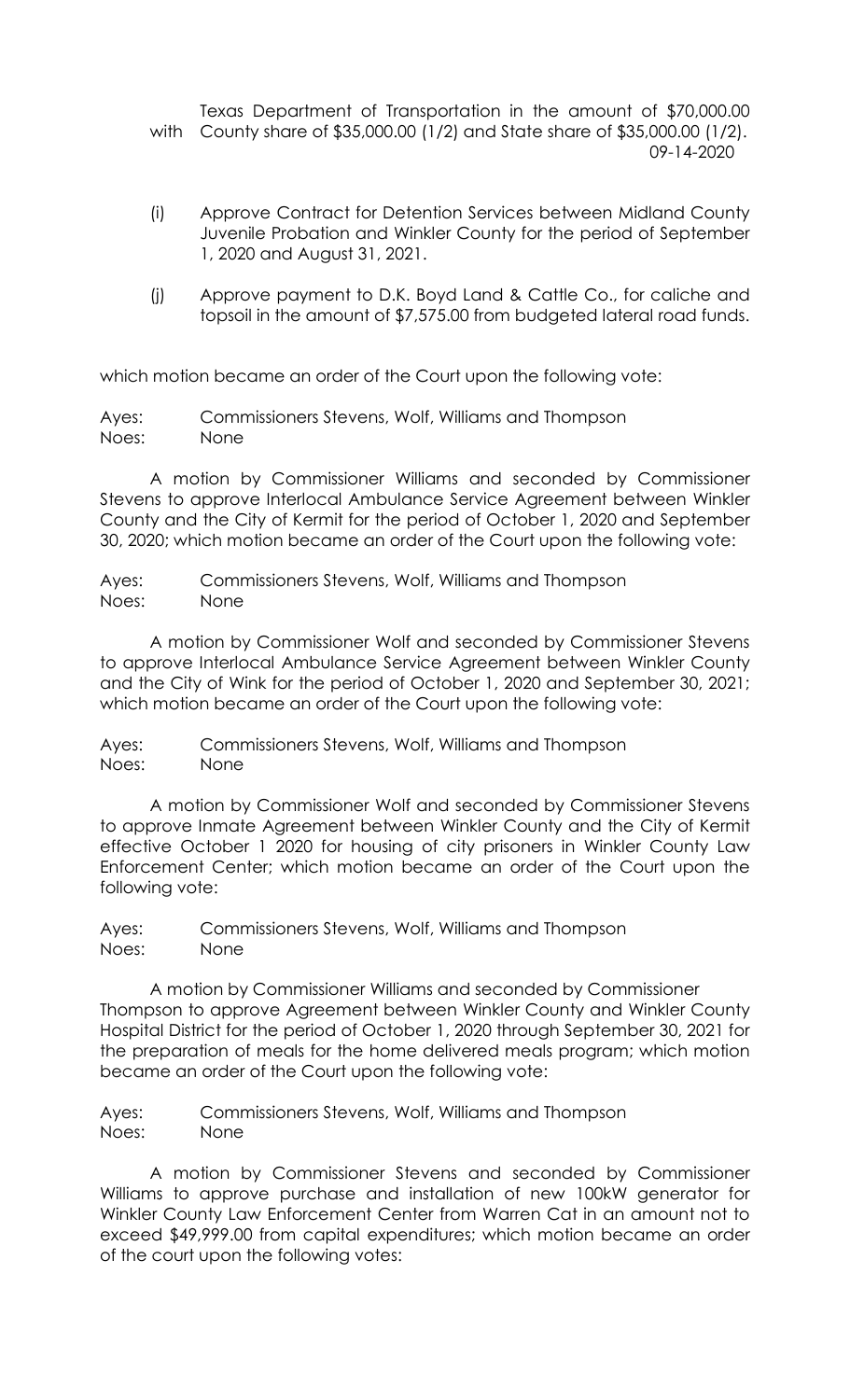Ayes: Commissioner Stevens, Wolf, Williams and Thomnpson Noes: None

09-14-2020

 A motion was made by Commissioner Williams and seconded by Commissioner Thompson to approve installation of Guardian RFID for Winkler County Law Enforcement Center in an amount not to exceed \$22,000.00 from capital expenditures and committed funds; which motion became an order of the Court upon the following votes:

Ayes: Commissioner Stevens, Wolf, Williams and Thompson Noes: None

 A motion was made by Commissioner Williams and seconded by Commissioner Thompson to approve payment to Kermit Motor Company, Inc., for one (1) 2020 Ford F350 Supercab VIN# 1FD8X3HT0LED96223 for Kermit Volunteer Fire Department in the amount of \$43,760.00 from committed funds; which motion became an order of the Court upon the following votes:

 A motion by Commissioner Stevens and seconded by Commissioner Williams on the repair of air conditioner on Precinct 2 Hamm Roller, was tabled; which motion became an order of the court upon the following vote:

Ayes: Commissioners Stevens, Wolf, Williams and Thompson Noes: None

 A motion was made by CommissionerWilliamsand seconded by CommissionerThompsonto approve purchase of three (3) radios from Motorola Solutions for Sheriff's Office vehicles in the amount of \$9,070.90 from budgeted funds; which motion became an order of the court upon the following votes:

Ayes: Commissioners Stevens, Wolf, Williams and Thompson Noes: None

 A motion was made by Commissioner Stevens and seconded by Commissioner Williams to approve payment to Sutton Pump & Supply for poly pipe at Winkler County Golf Course in the amount of \$12,233.09 from budgeted funds; which motion became an order of the Court upon the following vote:

Ayes: Commissioners Stevens, Wolf, Williams and Thompson Noes: None

 A motion was made by Commissioner Stevens and seconded by CommissionerThompson to approve payment to Scott Merriman Inc., for Winkler County Tax Assessor abstract books in the amount of \$2,811.99 from budgeted funds; which motion became an order of the Court upon the following vote:

Ayes: Commissioners Stevens, Wolf, Williams and Thompson Noes: None

 A motion was made by Commissioner Stevens and seconded by CommissionerWilliams to approve payment to Tri Star Services for one (1) Norstar St Bed and (1) replacement bumper for Kermit Volunteer Fire Department 2020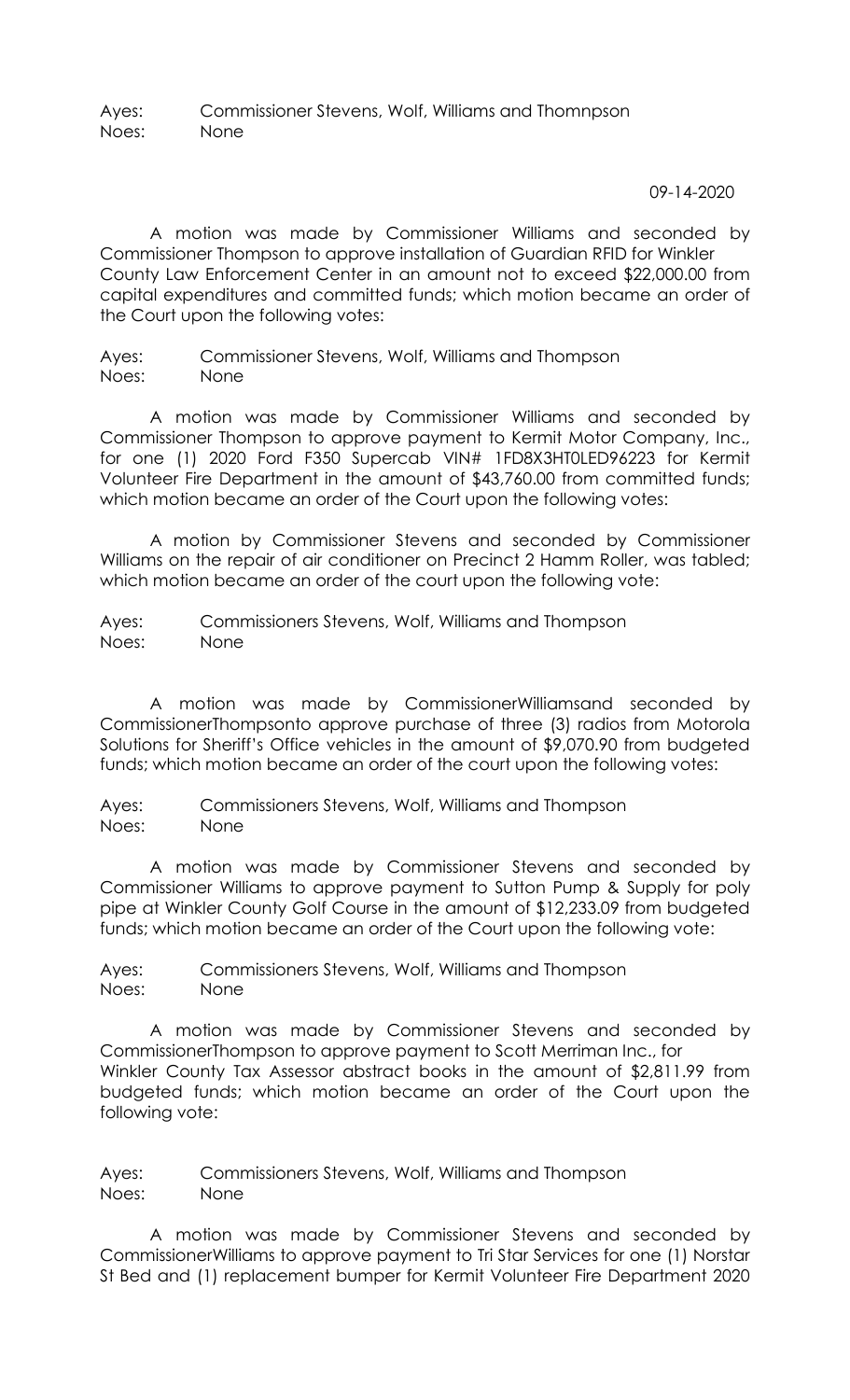Ford F350 in the amount of \$5,550.00 from capital committed funds; which motion became an order of the Court upon the following vote:

Ayes: Commissioner Stevens, Wolf, Williams and Thompson Noes: None

09-14-2020

 A motion was made by Commissioner Wolf and seconded by Commissioner Williams to accept quote from Husky Mechanical, LLC, for replacement of two air conditioning units at Winkler County Recreation Center in the amount of \$21,172.16 from committed capital funds; which motion became an order of the Court upon the following vote:

Ayes: Commissioners Stevens, Wolf, Williams and Thompson Noes: None

A motion was made by Commissioner Stevens and seconded by Commissioner Williams to approve advertising for bids for golf cart space at the Winkler County Golf Course; which motion became an order of the Court upon the following vote:

Ayes: Commissioners Stevens, Wolf, Williams and Thompson Noes: None

 A motion was made by Commissioner Williams and seconded by Commissioner Stevens to approve and appoint presiding judge and alternate judge for each voting precinct and set salaries and voting places; which motion became an order of the court upon the following vote:

Ayes: Commissioners Stevens, Wolf, Williams and Thompson Noes: None

 A motion was made by Commissioner Stevens and seconded by Commissioner Thompson to approve Amendment to Software as a Service (SaaS) and Professional Services Agreement between Tyler Technologies, Inc., and Winkler County for the period September 30 2020 through September 30, 2024 for Software Licenses and ASP Fee and Implementation Services for court system.; which motion became an order of the Court upon the following vote:

Ayes: Commissioner Stevens, Wolf, Williams and Thompson Nos: None

There were no change orders and modifications for Winkler County Courthousefor the Court to consider at this time.

 There were no construction claims for Winkler County Courthouse for the Court to consider at this time.

There were no change orders and modifications for Kermit Community Center for the Court to consider at this time.

 There were no construction claims for the Kermit Community Center for the Court to consider at this time.

 There were no change orders and modifications for the Winkler County Golf Course for the Court to consider at this time.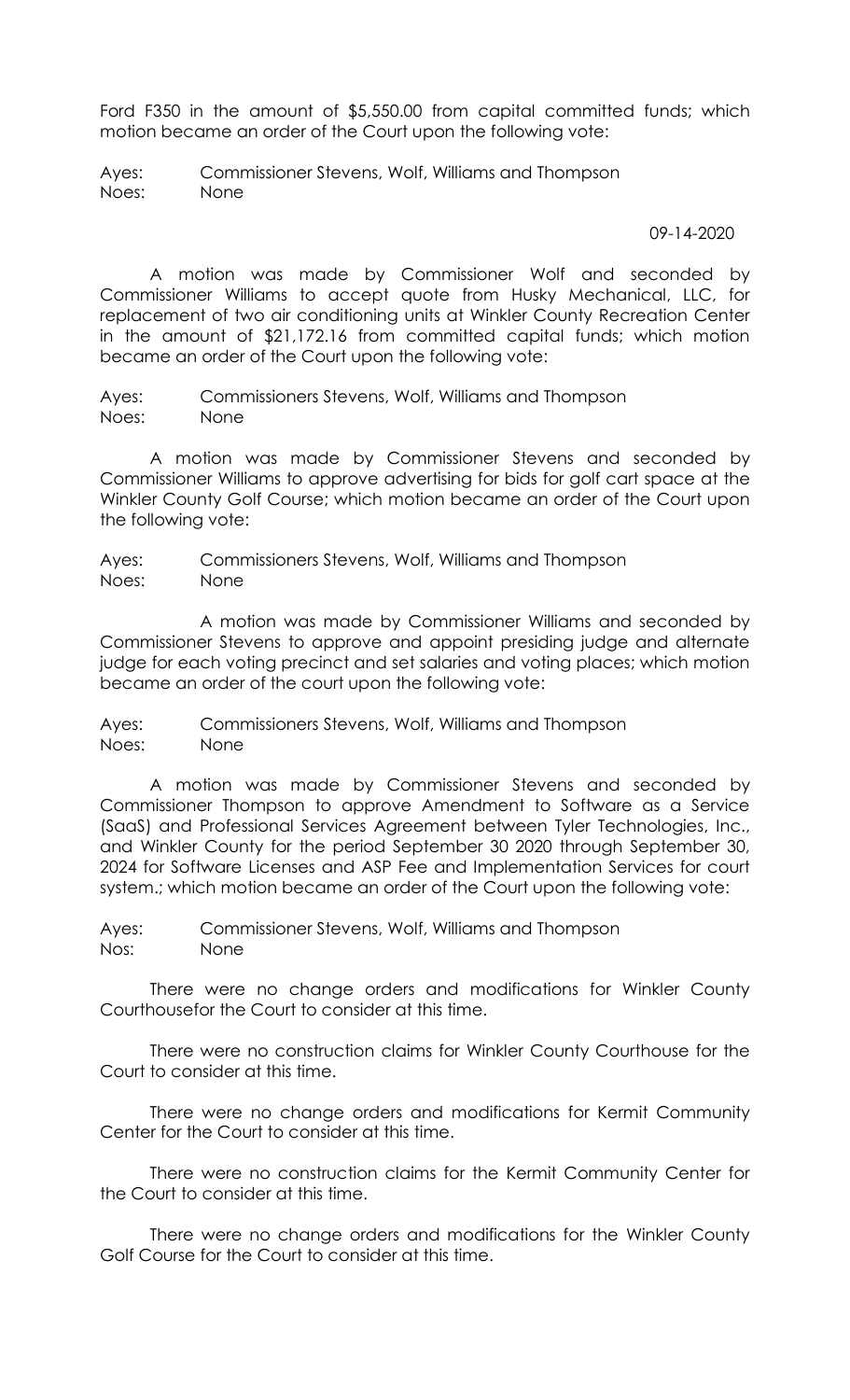There were no construction claims at the Winkler County Golf Course for the Court to consider at this time.

 There were no change orders and modifications for Winkle County Airport for the court to consider at this time.

09-14-2020

A motion was made by Commissioner Williams and seconded by Commissioner Thompson approve construction claims at Winkler County Airport; which motion became an order of the Court upon the following votes:

Ayes: Commissioner Stevens, Wolf, Williams and Thompson Noes: None

There were construction claims at the Winkler County EMS for the court to consider at this time.

 A motion was made by Commissioner Stevens and seconded by Commissioner Williams to receive monthly reports by county officials; which motion became an order of the court upon the following votes;

Ayes: Commissioner Stevens, Wolf, Williams and Thompson Noes: None

 A motion by Commissioner Williams and seconded by Commissioner Stevens to approve line item adjustments; which motion became an order of the court upon the following votes;

Ayes: Commissioner Stevens, Wolf, Williams and Thompson Noes: None

 A motion by Commissioner Stevens and seconded by Commissioner Williams to approve budget amendments; which motion became an order of the Court upon the following votes.

Ayes: Commissioner Stevens, Wolf, Williams and Thompson Noes: None

9:30 A.M. - at this time the Court was available for a public hearing on proposed 2021 county budget, with no one present with questions or concerns, no hearing was had at this time concerning the proposed budget for 2021.

 A motion was made by Commissioner Williams and seconded by Commissioner Thompson to set salaries, expenses and other allowances of all county elected officers, precinct officers, appointed officers and all county employees for fiscal year 2021; which motion became an order of the court upon the following votes.

Ayes: Commissioner Stevens, Wolf, Williams and Thompson Noes: None

A motion was made by Commissioner Williams and seconded by Commissioner Thompson to adjourn at 10:20 am; which motion became an order of the Court upon the following vote: